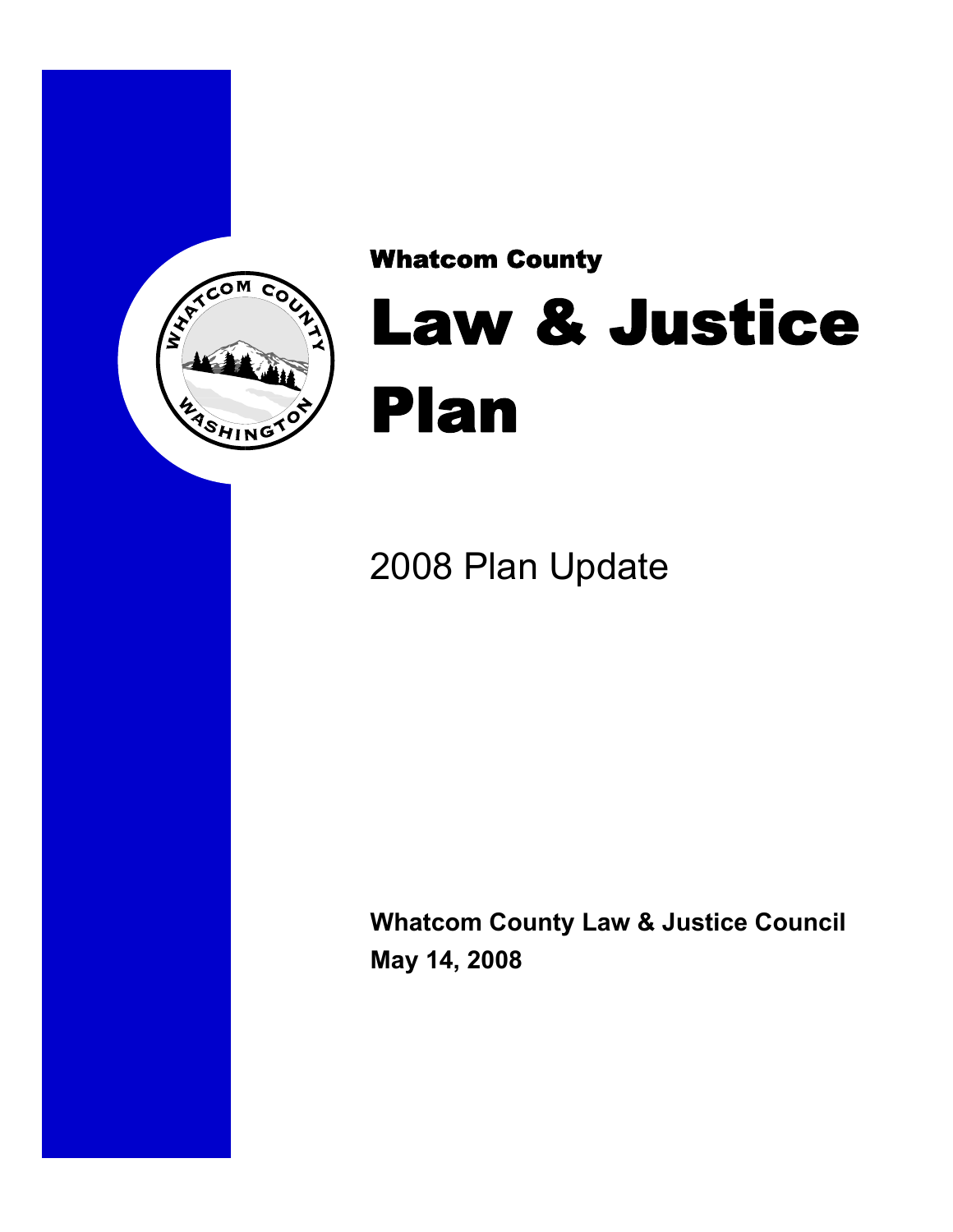

## **Whatcom County Law & Justice Plan Update Table of Contents**

|                                            | Page         |
|--------------------------------------------|--------------|
| <b>Executive Summary</b>                   | $\mathbf{3}$ |
| Average Daily Jail Population 1984-2007    |              |
| Average Monthly Jail Bookings 1984-2007    | 8            |
| List of High Priority Recommendations      | 9            |
| Recommendations                            | 10           |
| Progress Report on June 2000 Plan          | 38           |
| Law & Justice Council Members              | 53           |
| Whatcom County Council Resolution 2000-034 | 55           |
|                                            |              |